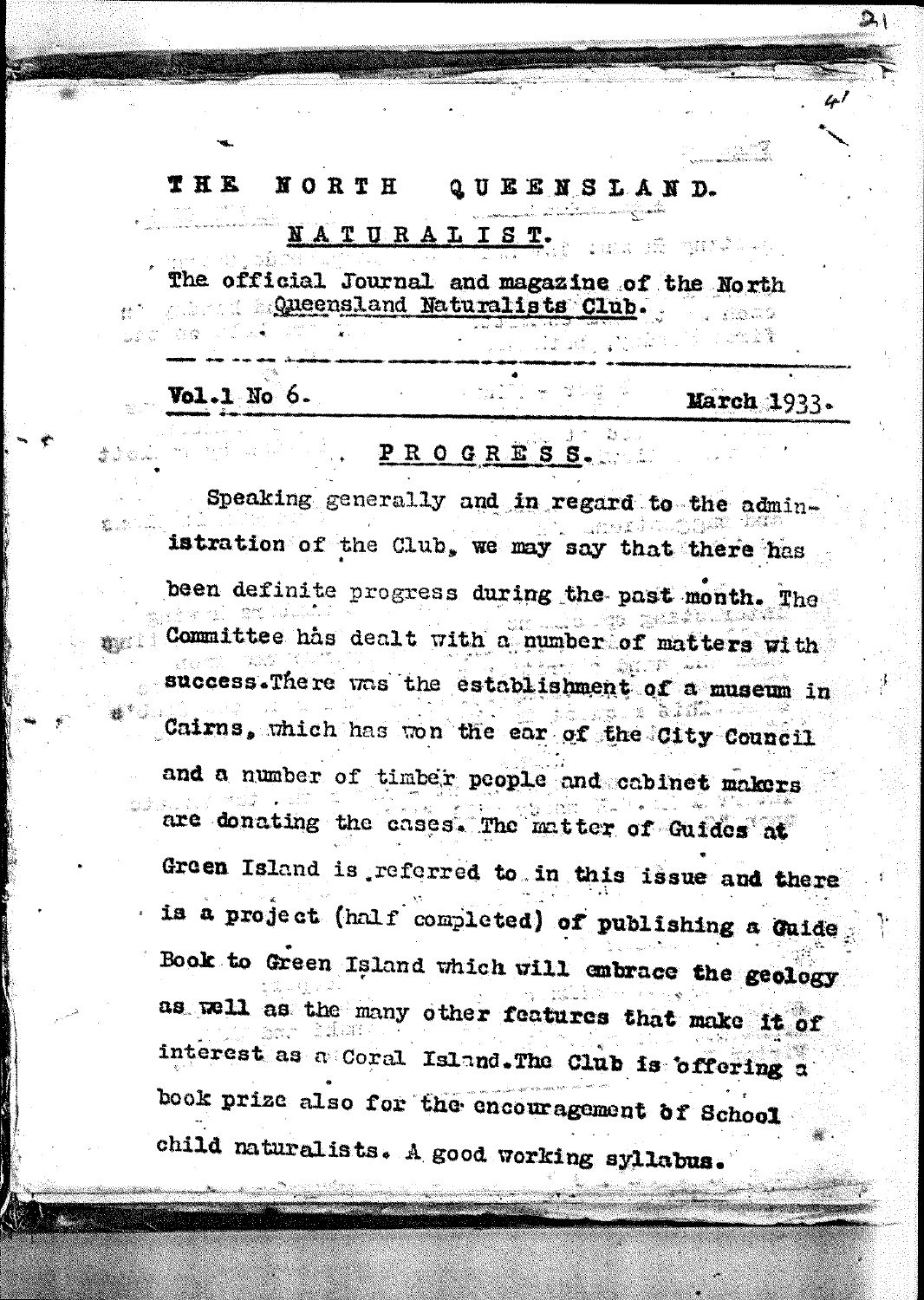Page 27

### NORTH QUEENSLAND NATURALIST CLUB.

Meeting Rooms: The Anzac Club, Esplanade, Cairns.

Goneral meetings are held on the second Monday in each month and committee meetings are held on the first Monday. both meetings at  $\bar{8}$  p.m.

Agenda Paper - Minutes, Correspondence, Reports Nemination and cleotion of Members (New members are nominated at one meeting and cleeted by ballott at the following monthly meeting.)

... Excursions- Members are invited to submit plans and suggestions for outdoor excursions to the moctings.

Exhibits - It is desired that members having interesting specimens to exhibit at general meeting shall also make a few explanatory remarks upon them and hand a written summary of the remarks to the Secretary (Mr. I. Wyer ) for inclusion in the Club's books. This request is rise made to the lecturers at the meetings.

Lecture and adjournment - After the ten minute interval Hr.V.Kennedy will deliver a lecture upon "Geology of the Barrier Reef".

Date of Heeting - Honday Harch 13th, 1933. 아이가 얼마나

CLUB OFFICIALS: President. Dr.H.Flecker; Vice-Presidents. Copt. W.P. Fish and Hiss Hooper: Sacretary J. Wyer: Executive Committee. the foregoing with the addition of M.J.Manski and W.M. **The Treasurer, R.J. Gorton: Editor and Librarian, Meter Konnedy.** 

Page 3.

€.

#### **CATREE MILGRAVE RIVER. TNLET** AND **THR**

A problem that continues to interest geologists is the original course of the Mulgrave River and the beginnings of the Cairns Inlet. The inlet runs directly into the coast between two mud flats and as it widons a mud island (Admiralty) arises in its delta. Then the apparent stream stops abruptly and becomes morely a sea inlet. Continue the line along the alluvial valley from the head of the Inlet and you come upon the Mulgrave River which has been at some time diverted southward in a poculiar manner to join the Russell River. Both flow into Constantine Bay together forming an estuary "curiously inadequate to the eapneity of such strong streams" according to the 1ato Chas. Hedley F.L.S. North of Cairns the Barron River has been powerfully building up its delta in Trinity Bay. Yet despite its power and the undoubtedly long period in which it has been working, there is more alluvium in the Cairns Inlet (C.Hedloy's "Riverless estuary") than the mighty Barron River has deposited. At some time a river must have found its way to the sea through that Inlet. The view of W.H. Bryan supported by Hedley was that the Mulgrave River entered at that point and continued through the reef at Trinity Opening near Chirns.Dr.R.L.Jack suggested that the Mulgrave has been turned from its original course by a flow of basalt. Hedley however, substitutes for the basalt flow a volcanic eruption which threw up Green Hill into the ancient course of the Mulgrave. Dr.J.V.Danes has also formed the same theory, independently of the other investigators. His Kin region des Rivieres Barron et Russell<sup>1</sup> was published in Annales de Geographie in 1912-More recently.Dr.C.M.Yonge, discounted the Mulgrave as the origin of Trinity Passage although that it originally flowed into the Inlet seems to be proven.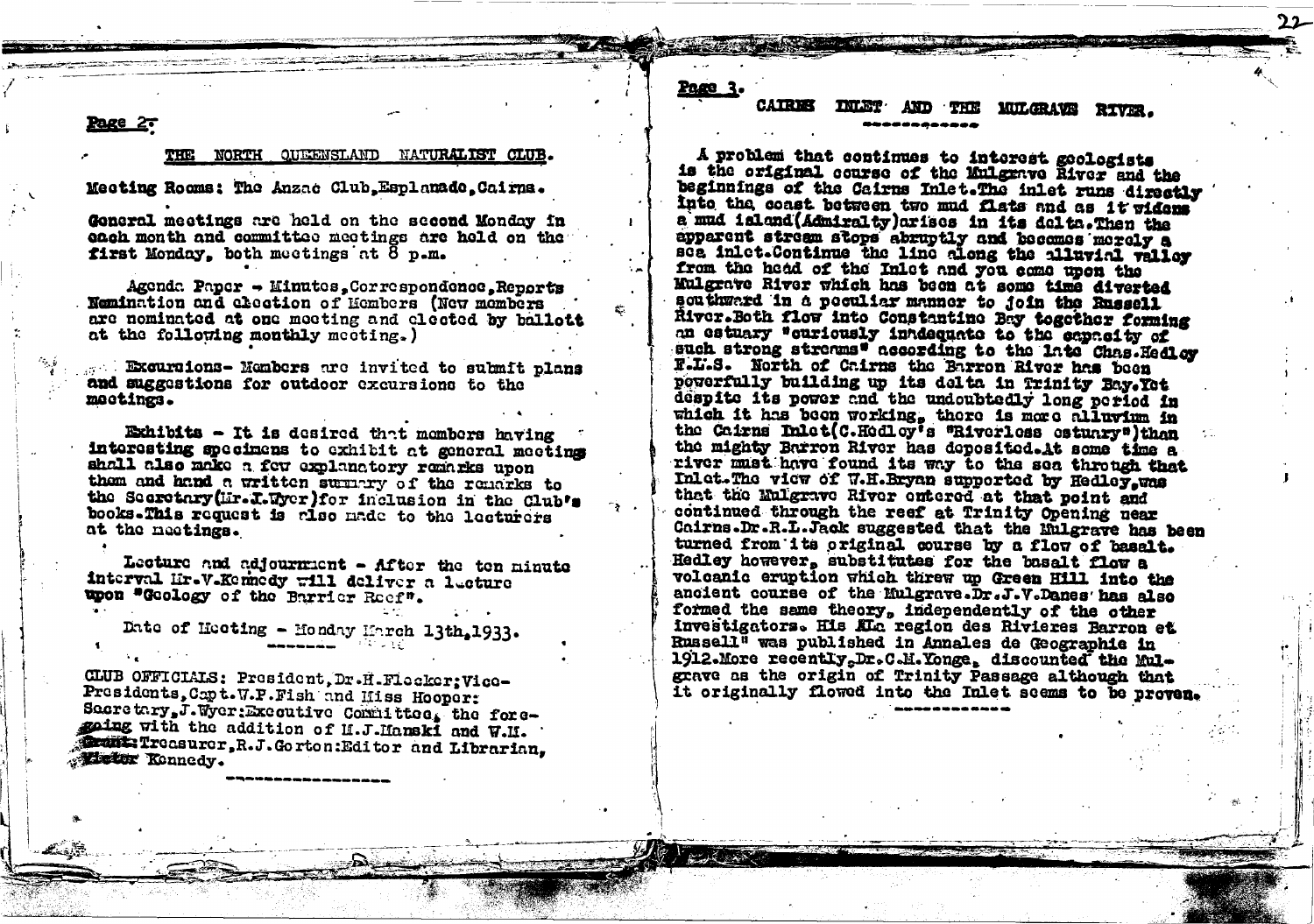### Page 4.

#### BIRDS OF THE GREAT BARRIER REE

Chief amongst the many attractions of the GreatBarrier Reef are the thousands of birds that breed on its cavs and islets. The following list is taken from a paper by W.B. loxander.M. ... Vice-President (at the time) of the Roval Australian Ornithologists Union.and Corresponding Fellow of the American Ornitholigists Union:-

Wedge-tailed Shearwater (Puffinus Bacificus). broeding on Rains Is. Willis Is. and the Capricorn gramb Booby or Brown Gannet (Sula leucogaster)Booby Is. Bramble Cay, Ashmore Benks, Raine & Willis Islands.

Masked Gannet (Sula dactylatra)Raine & Willis Is. Red-footed Gannet (Sula piscator. Raine Island. Lesser Frigate-bird (Fregate ariel) Raine Is. Red-tailed Tropic bird (Phaethon rubricaudus) breeding on Raine Baland.

Noddy Tern (incus stolidus) Branble Cay, Raine & Willis Is. Upolu Reef. Howick Is. and Oyster Cay.

White-capped Noddy ( nous minutus ) Quoin Island and the Cepricorn Group/

Widecwake or Sooty Tern (Sterna fuscata) Booby Is, Branble Cay, Raine & Willis Is., Upolu Reef, Oyster C Brown-winged Tern (Breeding on a great number of islands from Tarres Strait to the Capricorn Group.

A number of others associate with the foregoing and include:-Caspian Tern (Hydroprogne caspia) Crested. Tern (Sterna bergii) Lesser Crested Tern) Sterna benga-Ionsis)Elack-naped Tern(Sterna sunatrana)Roseare Tern (Sterna dougalli)Little Tern (Sterna albifrons) and Silver Gull, (Larus novachollandiae). These howcver. are found on the coast throughout the year while the ten above-nentioned disperse over the oceans except. during broeding soason.

### ON CREEN ISLAND.

The official trip was made to Green Island on Sunday February 26th.It was the first insta ructional trip and was the moans of advancing the pronosed guide service another step.Those present included the President (Dr.Flecker) Mrs.McManus, Miss Hooper: Messrs.W.H.Grant, W.H.Coleman, A.W.Halton and G.L.Mills.Several apologies for unavoidable absence were also received. In perfect wather the receding tide was nevertheless rather high so an inspection of the vegation was made. It was noted that the Club's request to the City Council to preserve the undergrowth had been faithfully carried out Although many of the plants were identified many more were not. It is hoped that ere long labels will be placed on some of the trees. Wading out to the reef enabled the party to inspect the various kinds of coral fish, live shells crabs. sea urchins beche-de-mer which exist so plentifully on the reef. Unfortunately. as the tide was at its lowest it was time for the visitors to depart for Cairns. This consideration of the tides is one . that will engage much attention in future tourist seasons ......The guide service proposal was pushed further at a meeting at which Mr. Charles Havles of the "Merinda" Green Island service met a Club Sub-Committee comprising Dr.Flecker.J.Wyer(Secretary) and V.Kennedy. Mr. Hayles was cordial and volunteered much useful advice. It was established that the Club and Hayles Bros.comLd cooperate in the matter. There were several features of the service that, it was agreed, would be of mutual advantage....A suggestion that came out of the meeting was that the Club approach the Council for permission to take over. stock and run the museum at present on the Island. The Club could place one of its guides in charge and so make the museum an attraction and source of instruction for tourists.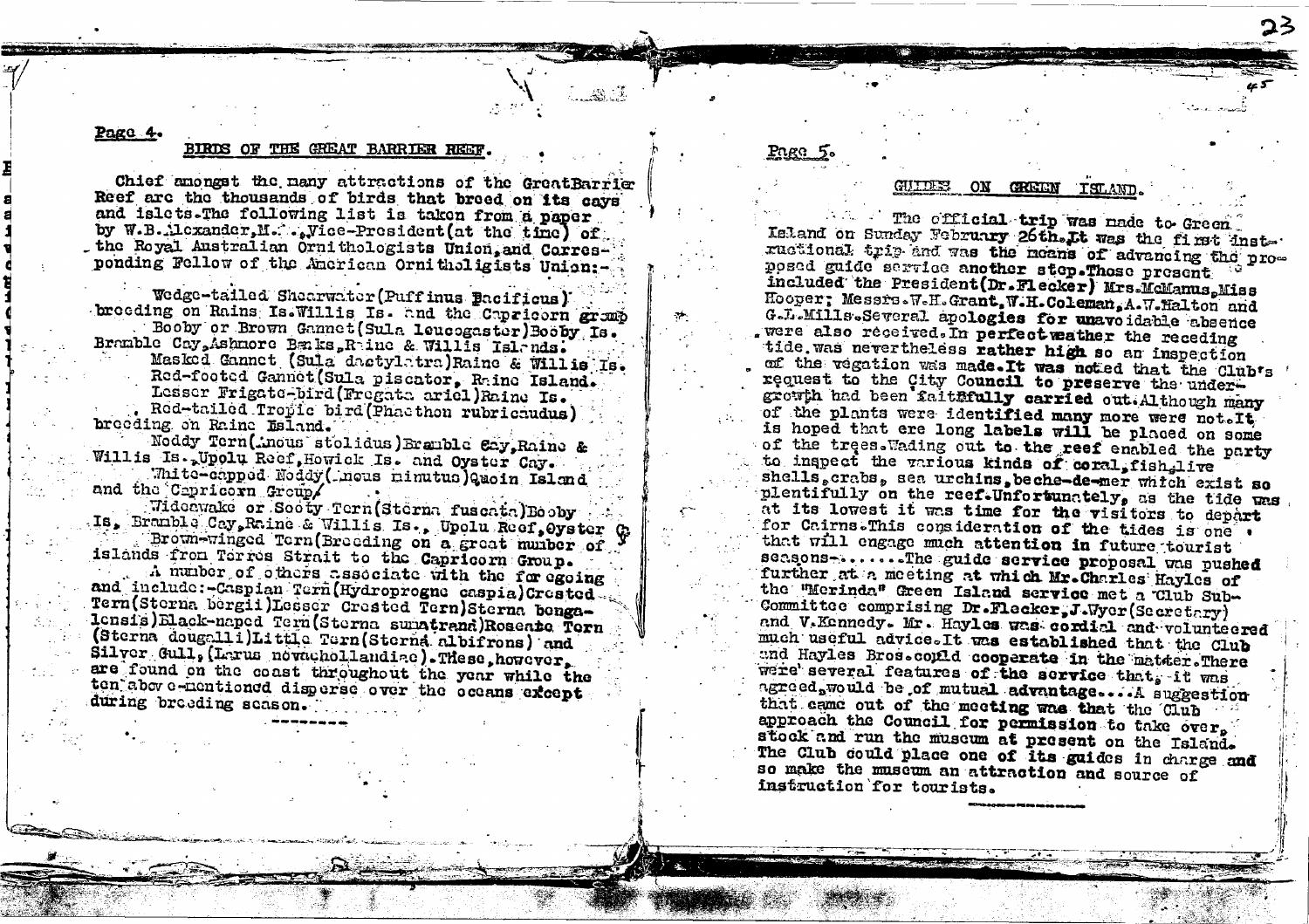Paga 6.

BARRIER REEF.

### At the February meeting, Dr.P.S.Cl.Tke submitted an interesting paper upon the fish of the Beriar Reef. Unfortunately the Doctor could not be present. and his paper was read by the President (Dr. Flenker) The paper was well studied and Dr. Clarke had sent some lantern slides that added to the interest of the paper.

The lecture was divided into two sections, the first of which was of much interest to practical fishermen, and was of particular value to one used to fishing in other waters. He described the special phases of the Reef. the difficulties of net fishing. and the virtues of line fishing over coral beds. There was much information upon the kinds of hooks and the classes of baits to be used for particular fish. He dealt with almost all the fish found along the reef, paying particular attention to such as the groper, the various cods, broam, ling, snapper and even Sheek. The Doctor had studied the habits and physical characteristics of all the fish he referred to with. a result that those present who had never been on a fishing trip were interested from the purely "natural" point of view.

Members who exhibit natural objects at the monthly meetings of the Society are growing in numbers, but unfortunately the rule that such exhibitors should also supply the Secretary with a note upon the exhibits has not been adhered to Many of these notes would be useful for inclusion in the Journal. In regard to this "practical"matter members are asked to cooperate with the Editor by supplying him with matter for publication. The Journal does not desire to be merely one of general notes and news, so much as a record of the Club's research activities.

Page  $7 -$ 

### **SEA** SERPENT.

47

A sea serpent which was snared by Dr. Clarke has been handed to the Club.An interesting radio-graph of the serpent, which is just four foot long, and twice the thickness of snakes was taken by Mr.A.B.Cummings.X ray tochnician and mamber of the club. This picture discloses perfectly all the serpent's internal organs, including a float bladder, which proves beyond doubt that the sea snake is an air breather. Three small fish and a shrimp are easily discernible in its stomach. The serpent and the radiograph, as well as other X ray pictures of a crocodile and a tortoise, will be exhibited at the next meeting of the Club.

**NEW METRERS.** Three new members are and three nominations were recorded at the last monthly meeting. This illustrates the steady progress in regard to nembership made by the Club. Each meeting since the indugural one has accepted now names into its membership list. One member now in London. is a member of the South London Entynological Society. Here recent nonbers are Mr. Edmund .11 on who was the secretary of the old Cairms Field Maturalists Club referred in our first issue. Mr. W.H.Coleman an ornithologist of Yungaburn.and IIr. W.Hagerdorn, tobacco planter of Koah, who was ten years a rubber and cocoanutplanter in Somon. He studied at the Halle University and is a member of Corp Agronomia, Halle.